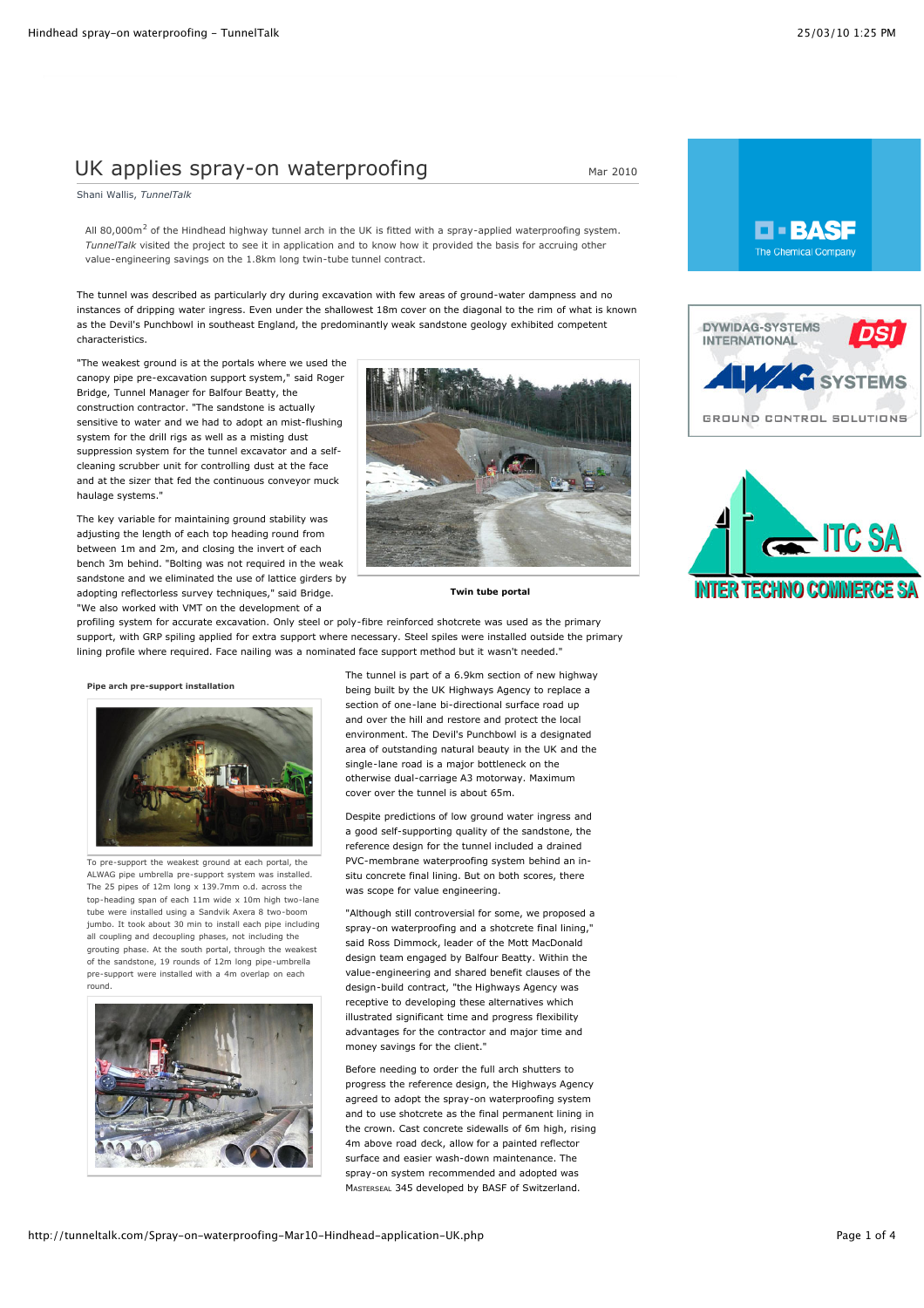Speaking for the owner, Paul Arnold, Senior Manager and Project Sponsor for the Highways Agency said the decision making process started with accepting the initial shotcrete lining as the structural support and followed the contractor's value engineering proposal to apply poly-fibre shotcrete as the final fire-resistant finish. "This meant we had to use a different method for the waterproofing. It would have been difficult to spray the final shotcrete lining against a sheet membrane in the crown. We knew of spray and paint applied products on the market and since we were well into excavation by that time, and assured that there were no major sources of water ingress, against which the products we were looking at would not have been appropriate, we approved the use of the MASTERSEAL product."

#### **Dry powder product**

The MASTERSEAL 345 product is manufactured in the United States and is a polymer rich powder that is basically the same raw material used to produce PVC membranes. It requires only water as a mixing agent and is applied using the contract's existing shotcreting crews and equipment, introduced water to the dry-mix at the nozzle of the spraying boom.

It is described as a significant improvement and quite different to BASF's earlier MASTERSEAL 340 product. It is said to have a faster curing time; needs only one instead of two layers to ensure a consistent 3- 5mm layer thickness; and has a more robust bond with the substrate. The 4 bar compressed air application is said to resist pull off forces of between  $1.1$  to  $2kN/m^2$  on average. "It is often latent particles and contamination on the surface of cast concrete that cause bond failure," said Dimmock. "Application against a clean, regulated shotcrete surface provides a better key for the spray-applied polymer."

"MASTERSEAL 345 is geared specifically towards application in tunnels," said Richard Foord, the BASF representative in the UK. "It is less sensitive to the climate characteristics and less sensitivity to the quality **Spray-on waterproofing as part of a**

**composite shotcrete lining**

of the substrate. Unlike two-part spray or paint applied waterproofing systems, it requires no B component catalyst all of which are typically quite toxic and flammable; no specialist equipment, no specially trained crews; and no special PPE protective gear."



**Computer settings....**

### **Application cycle**

"The ease of using the product is a major advantage on the application side," said Bridge. "We used the same workers as those who applied all the shotcrete needs on the contract and fitted a Meyco Piccola dry spay pump to the Potenza robots to bypass the integral wet mix pump. This retained the Logica computer-controlled action of the spraying boom to apply a 5mm layer of waterproofing against the primary shotcreted surfaces."

In the tunnel, a crew of three was watched applying the product during the visit - one operating the robot, another emptying the bagged product into the dry-mix rotor pump hopper, and the third responsible for quality assurance.

Each waterproofing cycle started with the Potenza

robot air-blasting the substrate to remove dust and other latants and spraying the surface with water. "Some dampness is needed for optimum application and it suppresses dust," said Foord. Once the spraying parameters are entered into the Logica's computer system, a 2.5m long round of 5mm thick application across the full 11m arch span of the two-lane profile took about one hour. This speed of application is one of the greatest economic advantages of the system.

The total 40,000m<sup>2</sup> arch of 5mm thick MASTERSEAL 345 was applied to the northbound tube in 4.5 weeks using two robots on a 24h/day, 7 days/week availability and working around other activities in the tunnels.

#### **The experience**

Hindhead is the largest application of spray-on MASTERSEAL 345 waterproofing in the world to date. Its 80,000m<sup>2</sup> application overtakes the  $60,000$ m<sup>2</sup> applied in the open cut and conventional excavation approaches of the North-South Bypass Clem Jones highway tunnel in Brisbane, Australia, to the point where the segmentally lined TBM drives take over for the passage under the river. Following the Hindhead experience, the system is being considered by designers for application in the SCL (spray concrete lined) underground stations and intermediate access/ventilation/emergency exit shafts on London's Crossrail project.



**....for the waterproof spraying cycle**

During the visit to Hindhead, the limitations of the system were acknowledged. "Like all spray or paint applied products, it is not possible to spray directly against highly saturated substrates or against running water ingress," said Dimmock. "Any such situation would have to be pretreated to stem or divert excessive inflow." "This is less significant than it was with the previous more sensitive MASTERSEAL 340 product," said Foord, "but still a limitation that requires active management prior to the membrane application".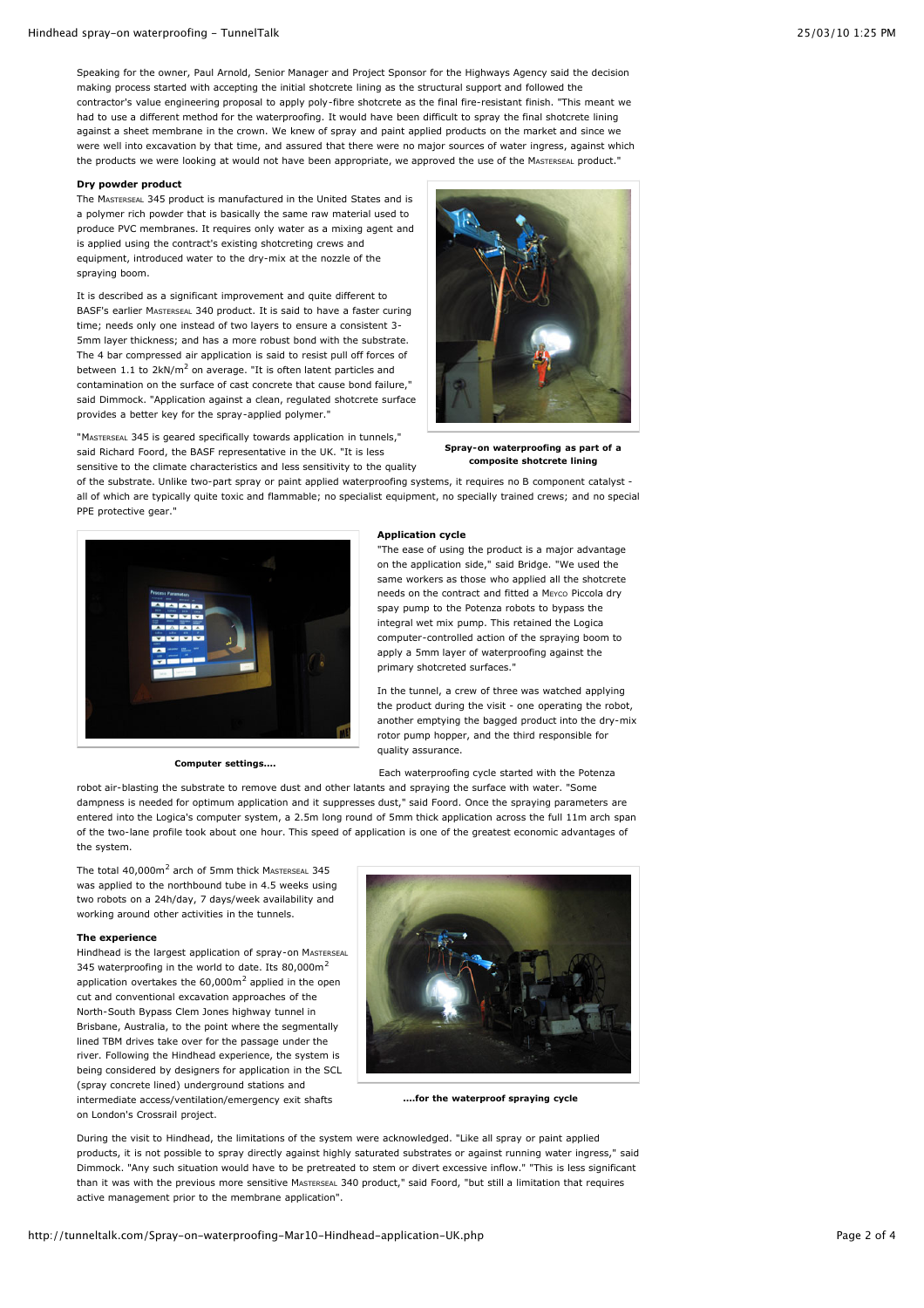Preparation of the substrate was also a matter of differing opinions. "We did recommend application of a smoothing layer," said Dimmock, "but this would have cost time and money and the arguments for bypassing the smoothing layer won the day. There was the acceptance that the tunnel is basically a 'dry tunnel' and its need for a full, comprehensive waterproofing system is marginal compared to other possible applications. There is also the argument that the permeability specification of 1 x  $10^{-12}$ m/s for the primary shotcrete provides a waterproofing barrier of quality itself." The use of maximum 6mm aggregate in all sprayed concrete was also considered sufficient for application of the spray-applied waterproofing to the structural poly-fibre shotcrete without an additional smoothing layer.

When in the tunnel however though, it was noticed that the long strands of poly-fibre protruding through primary shotcrete provided traps on which shotcrete matrix accumulated. In other areas poly-fibres matted on the shotcrete surface. This was overcome, it was said, by adopting a mechanical/hydro cleaning process similar to that used for in-service tunnel cleaning and by the air-blast cleaning immediately prior to application of the waterproofing layer.

Questions about the durability of the product were covered quickly with the explanation that, apart from accelerated aging tests on the membrane, similar polymers have been in existence for 50 years or more in the civil engineering waterproofing industry, and their durability and resistance to biological breakdown is notorious. "There is no reason to doubt that the same long-term durability is not guaranteed in this application," said Dimmock.

Another point of concern was the affect of persistent, saturating rainfall. While the sandstone exhibited good qualities during excavation and it is true that sources of minor seepage can seal hermetically, new fractures and joints can develop as the strata adjusts to the excavation and the possibility of rainwater percolating into the tunnel is real. The performance characteristics of the spray-on waterproofing membrane however is said to be able to address these concerns.

#### **Compliance with regulations**

Other innovations incorporated into the Hindhead SCL/NATM construction cycle were driven by new European regulations for exposure to Nitrogen oxides and sandstone silica particles in the workplace.

At one stage it was anticipated that electrically driven tunnelling shields of large diameter would be needed to avoid the use of diesel-driven drilling, excavating and muck hauling machines. The European Union safety regulations for the Control of Substances Hazardous to Health and the CHANS (Chemical Hazard Alert Notices) that must accompany any occupations that might contravene such regulations, required a reduction of exposure to NO<sup>2</sup> from the permitted 25ppm to the new regulation's 1ppm. Exposure to silica had to reduce from  $0.3 \text{mg/m}^3$  to  $0.1 \text{mg/m}^3$  in a 8hr time weighted average.

A study revealed that applying shields to excavate the twin 1.8km long x 11m wide two-lane tunnels would have increased the cost significantly and put the viability of the project in doubt. As it was, a working group of the British Tunnelling Society was instrumental in having the regulations for exposure to  $NO<sup>2</sup>$  in a tunnel working environment relaxed to 'as low as reasonably practicable' (ALARP) and set at a 5ppm maximum and a working target of 3ppm.(2) This allowed the use of some diesel driven plant and resorted the availability of conventional excavation and construction for the project.

To achieve the  $NO^2$  and silica exposure limits in a conventional open-faced excavation process, Balfour Beatty

- **•** used electrical equipment rather than diesel equipment wherever possible;
- **•** employed a Leibherr 944C tunnel excavator with new lowemission diesel engines for top-heading excavation;
- **•** used the electric version of Terrex ITC Schaeff 210 units for bench and cross passage excavation;

**•** adopted a ripper bucket for use with the excavator over the preferred transverse drum cutter option to minimise dust

- generation;
- **•** used Leibherr 566 loading shovels with the same low-emission diesel engine specification as the tunnel excavator;
- **•** applied a continuous conveyor system instead of trucks for muck-haulage in both tunnel tubes;
- **•** installed increased ventilation capacity at the portal of each tube from a planned 60kW per tube to two x 250kW fans/tunnel; **•** used self-cleaning de-dusting units at the face in each tube with a capacity to treat a total  $50\,\mathrm{m}^3/\mathrm{sec}/\mathrm{tube}$ .
- **References**

[1. UK Health and Safety Executive guidance on COSHH](http://www.hse.gov.uk/COSHH/index.htm) regulations

2. [BTS guidelines on the exposure to Nitrogen Oxides](http://www.britishtunnelling.org.uk/groups_oenm.php)

Independent test results are available to confirm that the product, once applied, has an ability to expand 100% times it own thickness. "This provides an integrity to bridge any cracks in the substrate" said Dimmock. Answers came from two directions when asked about future cracks developing in the composite lining, creating a serious channel for water ingress through the 200mm primary support, the 3-5mm waterproof membrane, and the 150mm final lining.

"In the first instance, the lining design specification limits cracks in the primary lining, to a maximum of 0.5mm for example, using fibre reinforcement and high quality shotcrete specifications," explained Dimmock. "Secondly, we need to ensure our specifications call for membranes with crack bridging properties well in excess of the design crack widths. Typically the 345 spray membrane can cope with crack widths equal to its thickness of application, for design purposes. This safety margin allows us to cover cracks that are outside those that can be controlled in the design specifications." Literature that accompanies the product also explains that



**Cast side walls for reflector pain and easier wash down**

there can be no migration of water between the membrane and the substrate. Should a leak appear in the composite structure, that is exactly where the leak is occurring. As a result there is no chasing the source of a leak and, despite the fact that using grout injection to seal water leaks can be problematic, the leak can be seen and readily repaired with the most effective of modern epoxy and polyurethane resins.

When asked, it was confirmed that there is no long term insurance applied specifically to the waterproofing system of the tunnel and that Balfour Beatty has the contractual three-year maintenance liability period after the opening of the new road. "There are no standards as such for waterproofing in highway tunnels in the UK, and EU regulations don't apply," said Arnold.

"There are standards for waterproofing bridges in the UK but as we have so few road tunnels, alternatives go through a rigorous assessment process within the Agency to be approved for application."